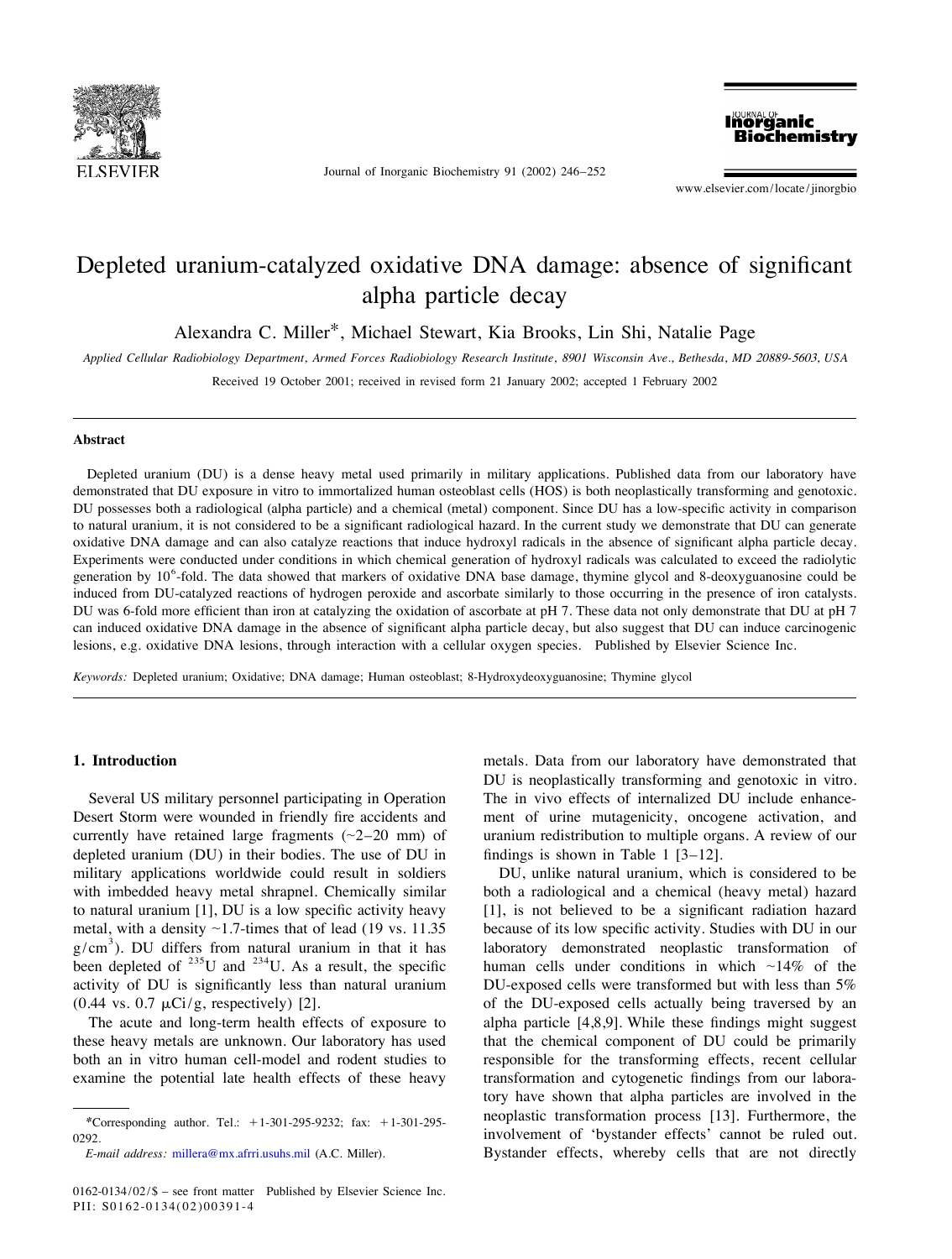Table 1 Summary of findings on DU and heavy metal tungsten alloy

| Metal, type of study | Parameters examined         | Outcome                              | Reference                    |
|----------------------|-----------------------------|--------------------------------------|------------------------------|
| DU, in vivo          | Oncogenes, uranium levels   | ↑ Oncogene expression with DU        | [3]                          |
| DU, in vitro         | Neoplastic transformation   | DU-induced neoplastic transformation | $[4]$                        |
| DU, in vivo          | Urine mutagenicity          | ↑ Urine mutagenicity with DU level   | $\left[5\right]$             |
| DU, in vivo          | DU tissue distribution      | DU redistributed to multiple sites   | [6]                          |
| DU, in vivo          | Neurotoxicity               | Electrophysiological brain effects   | $\left\lceil 7 \right\rceil$ |
| DU, in vitro/in vivo | Genotoxicity                | ↑ Genotoxicity/genomic instability   | [8]                          |
| DU, in vitro         | Transformation              | ↑ Transformation/mutagenicity        | [9]                          |
| Tungsten, in vitro   | Transformation/genotoxicity | HMTA induces transformation          | $[10]$                       |
| DU, in vitro         | Genomic instability         | Genotoxicity/genomic instability     | $[11 - 13]$                  |

have been observed in a number of experimental systems. DU in the Fenton reaction (above) is similar to that of Fe Using uranium isotopes with differing specific activity, our (III) ( $\sim$ 100 M/s) then the same 10 pmol of DU might 110 aboratory has provided the first evidence that alpha catalyze formation of  $3.6\times10^{+10}$  OH /min. The particle radiation is involved in DU-induced effects [13], chemically generated OH might exceed radioactively although chemical effects cannot be ruled out. EPR spin generated OH by a factor of  $10^7$ . trapping studies from our institute [14] have shown that DU may be able to exert its effects involving both radiation can react with  $H_2O_2$  generating hydroxyl radicals, radiation and chemically generated OH radicals. A oxygen species (ROS) similar to nickel (Ni) [15,16]. It chemical components is key to understanding the potential could be that DU-induced effects, e.g. transformation, of DU as a carcinogen. While it is well known that alpha involve both chemical and radiation mechanisms. radiation is involved in the *initiation* of carcinogenesis [1],

suggest several simple tests to assess the role of DU as a involved in *promotion* of the initiated cell. As has been mediator of hydroxyl radical-generating reactions. While suggested for plutonium [19], the same atom of DU can our recent in vitro data have demonstrated that alpha recycle indefinitely in vivo given ample cellular pools of particles are involved in DU-induced cellular effects [13], reductants such as glutathione. The involvement of prowe also propose that a portion of the transforming mecha- cesses generating oxidative stress and the tumor promotion nisms of DU might be related to its chemical properties. phase in carcinogenesis is well known [20]. Specifically, DU could participate in cellular biochemistry<br>that generates reactive oxygen species, OH,  $O_2$ , and  $H_2O_2$ <br>missions are involved in the process of DU-induced<br>similar to the heavy metal nickel (Ni) [15,16] particles are high-LET radiations and can cause DNA may also be important to that process. In the present study damage initiated from either direct ionization by the alpha we propose to examine two questions. First, does DU particles or the indirect action of water radiolysis products induce DNA lesions generated by oxidative damage and including ROS. There could be however another DU- second, can DU induce this oxidative damage in the induced mechanism to generate ROS. Since uranium *absence* of significant alpha particle decay. The formation chemistry is similar to that of the transitions metals such as of 8-hydroxydeoxyguanosine (8-OHdG) in DNA by DU iron (Fe) and Ni, we suggest that DU might also catalyze was assessed first. We then used small quantities of DU as chemical reactions yielding ROS. Specifically, if DU can a catalyst of putative Fenton reactions in vitro. Finally, two mimic Fe in the so-called Fenton reaction [17,18], markers of oxidative DNA base damage are measured

$$
H_2O_2 + M^N
$$
-complex  $\rightarrow$  M<sup>N+1</sup>-complex + OH<sup>-</sup> + OH<sup>-</sup>

from chemical transitions could exceed those from radioac- age, in the absence of significant radioactive decay similar tive decay, especially since DU has such a low specific to what has been shown for plutonium [19]. activity [1,4]. For example, a typical experimental design might require ~10 pmol of catalyst in 1 ml of reaction<br>buffer. Given the decay constant for DU of  $1.8 \times 10^{-16}/s$ <br> $(t_{1/2} = 4.47 \times 10^{9}$  years), then ~13 radioactive transitions/h<br>would be expected to occur. If the radioc OH is 0.5 then the alpha particles from the radioactive<br>transitions might generate  $\sim 3 \times 10^3$  OH /min. If one Acid-washed glassware was used and aqueous solutions

exposed to radiation exhibit adverse biological effects, however assumes that the second-order rate constant for

termination of the dual contribution of DU's radiation and To address this question we propose a theory and we speculate that chemical transitions of DU could be

neoplastic transformation, chemically generated species following the metal-catalyzed oxidation of ascorbate at pH<br> $N_2O_2 + M^N$ -complex  $\rightarrow M^{N+1}$ -complex + OH  $^-$  + OH  $^+$  7. The metals, Fe and Ni were used for comparison. These tests will enable us to address the question of whether DU (M is a metal species), it is likely that hydroxyl radicals can cause carcinogenic lesions, e.g. oxidative DNA dam-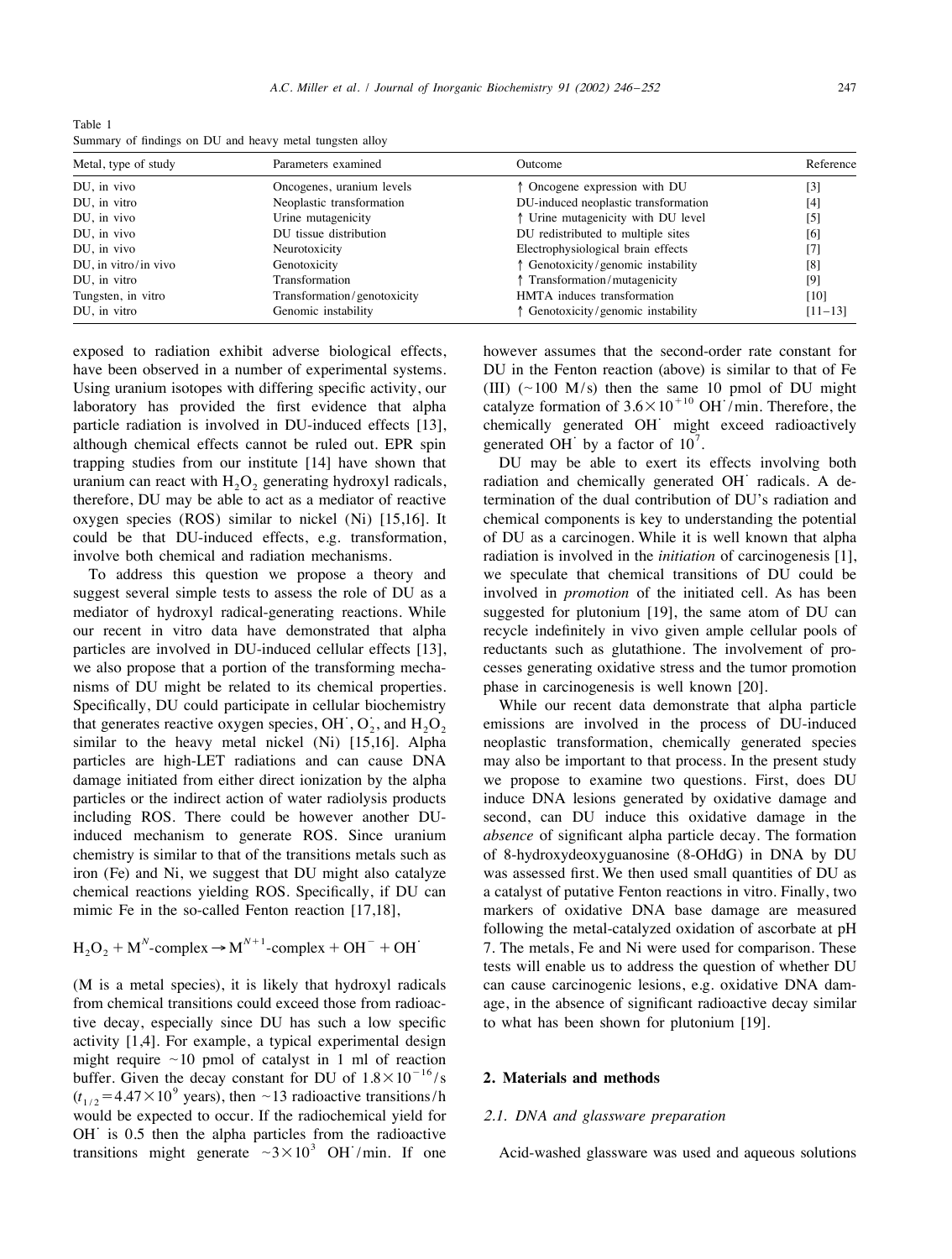trace metal contaminants. DNA from calf thymus (Sigma, 8-oxo-7-hydro-2'-deoxyguanosine (8-OHdG) was mea-St. Louis, MO) was dissolved to  $100-200 \mu g/ml$  and then sured in calf thymus DNA treated with solutions of dialyzed extensively against potassium phosphate buffer ascorbate,  $H_2O_2$  and trace quantities of DU, Ni, or Fe. (50 mM, pH 7) that had been de-metaled using Chelex 100 Secondly, an aliquot of the treated DNA was remove resin (Sigma). This type of preparation was previously thymine glycol analysis in intact DNA using an enzymedescribed [19]. The DNA stocks were used in acid-washed linked immunosorbent assay (ELISA). glassware throughout the experiments. For the 8-OHdG analyses, DNA samples were digested

The DU-UO<sub>2</sub>(NO<sub>3</sub>)<sub>2</sub> stock solution used was a New I at pH 7 (40 units, 30 min) and nuclease PI digestions at Brunswick Laboratory (Argonne, IL) standard solution in 5 pH 5.1 (2.5 units, 60 min) were used. Following inc M nitric acid calibrated as having a specific activity of 3.3 with alkaline phosphatase at 37 °C for 30 min, proteins Bq/g. Dilutions of the stock were performed using routine were removed by precipitation. The supernatant was dried, gravimetric methods. The pH was adjusted to pH 7 using dissolved in 0.4 ml H<sub>2</sub>O and passed through a 0.22- $\mu$ M equimolar dilutions of NH<sub>4</sub>OH immediately prior to the nylon filter before analyzing the amounts of dG and experiments. The NiSO<sub>4</sub> stock solution was obtained from  $OHdG$ . The efficiency of the enzymatic DNA digestion Sigma (St. Louis, MO) and similarly prepared. The metals was monitored in each sample by quantifying all four Sigma (St. Louis, MO) and similarly prepared. The metals

does not oxidize in the absence of catalytic metals and that the means $\pm$ S.E.M. for three experiments. this property can be used to detected adventitious metal For the thymine glycol lesion analysis, a monoclonal ions in aqueous solutions [21]. We adapted this procedure antibody-based ELISA procedure was used as previously to determine if DU or Ni at pH 7 behaved similarly to Fe described [11]. For the ELISA procedure, 0.2  $\mu$ g of DNA as a catalytic species. For our experiments a graded was bound to wells of a 96-well dish treated with sulfact. concentration series of DU, Ni, or Fe was added to 50 mM The wells were rinsed and binding sites were blocked with potassium phosphate buffer. Each sample was prepared 1% horse serum. To detect DNA-bound primary mouse singly in a 1-ml UV cuvette immediately before adding 3.5 IgG antibody, goat antimouse IgG conjugated with alkaline  $\mu$ l of a stock solution (100 mM) of ascorbic acid in high phosphatase was used. The assay for alkaline phosphatase purity water (18 M $\Omega$ /cm). The oxidation of ascorbic acid activity was in glycine buffer (100 mM, pH 10.4) for 1 h was monitored at 265 nm for 15 min using a digital at 37 °C. The resulting yellow color was measured at 405 spectrophotometer. For the metal-catalyzed Fenton re- nm using a multiwell plate reader. All DNA samples were action with DNA, the DNA solutions were diluted to 100 measured in triplicate wells within each experiment. The  $\mu$ g/ml in phosphate buffer, after which the solution was experiments were conducted in triplicate; the data were brought to 15 nM in DU, Ni, or Fe and 1 mM ascorbic averaged, and are expressed as a net increase above the acid. The solutions ranged from 0 to 10 mM in  $H<sub>2</sub>O<sub>2</sub>$  and control DNA background signal. the subsequent reactions were allowed to proceed for 30 min at  $37^{\circ}$ C. The reactions were halted with the addition of 100 U of bovine catalase (Sigma). All materials were **3. Results and discussion** freshly prepared in Chelex 100-treated water and 1  $\mu$ M DTPA was included in the reaction mixture. Thus, trace 3 .1. *Formation of* <sup>8</sup>-*OHdG in DNA*: *effect of DU*, *Ni*, metals were removed, thereby eliminating the effect of *and Fe* ascorbate auto-oxidation. Triplicate samples were analyzed and each experiment was conducted three times. Data are Fig. 1 shows 8-OHdG formation in DNA obtained with shown as the means  $\pm$  S.E.M. for three experiments. DU (0–1000  $\mu$ M) plus H<sub>2</sub>O<sub>2</sub> (0.5 mM) in 10 mM

damage from DU-, Ni-, or Fe-catalyzed  $H_2O_2$  reactions, and resulted in a dose-dependent increase in the amount of

were treated extensively with chelating resin to remove two independent assays were used. First, the yield of Secondly, an aliquot of the treated DNA was removed for

to 2'-deoxynucleosides for analysis by HPLC with electro-2 .2. *Depleted uranium and nickel preparation* chemical and UV detectors. The enzymatic DNA digestion procedure used was as described [11]. Briefly, both DNase pH 5.1 (2.5 units, 60 min) were used. Following incubation nylon filter before analyzing the amounts of dG and 8-<br>OHdG. The efficiency of the enzymatic DNA digestion will be designated as follows:  $DU-UD_2(NO_3)_2$ :  $DU$ ; major 2'-deoxyribonucleosides by their UV absorbance at NiSO<sub>4</sub>: Ni; and iron III: Fe. 260 nm. In most cases 10 nmol of total 2'-deoxyribonu-260 nm. In most cases 10 nmol of total 2'-deoxyribonucleosides was injected in each sample volume of 50  $\mu$ l. 2.3. *Ascorbic acid experiments* The 8-OHdG level is expressed as 8-OHdG molecules per  $10^4$  dG. Triplicate samples were analyzed and each It has been previously shown that ascorbic acid at pH 7 experiment was conducted three times. Data are shown as

potassium phosphate buffer (pH 7.0) at 37  $\rm{°C}$  for 1 h. The 2.4. Assessment of metal-induced oxidative DNA base amount of 8-OHdG in DNA markedly increased when DU damage<br>concentration was increased from 1  $\mu$ M (7.1/10<sup>5</sup> dG) to 1<br>mM (83/10<sup>5</sup> dG) exhibiting a dose-dependent respo To assess the relative levels of oxidative DNA base For Fe, the magnitude of the response was similar to DU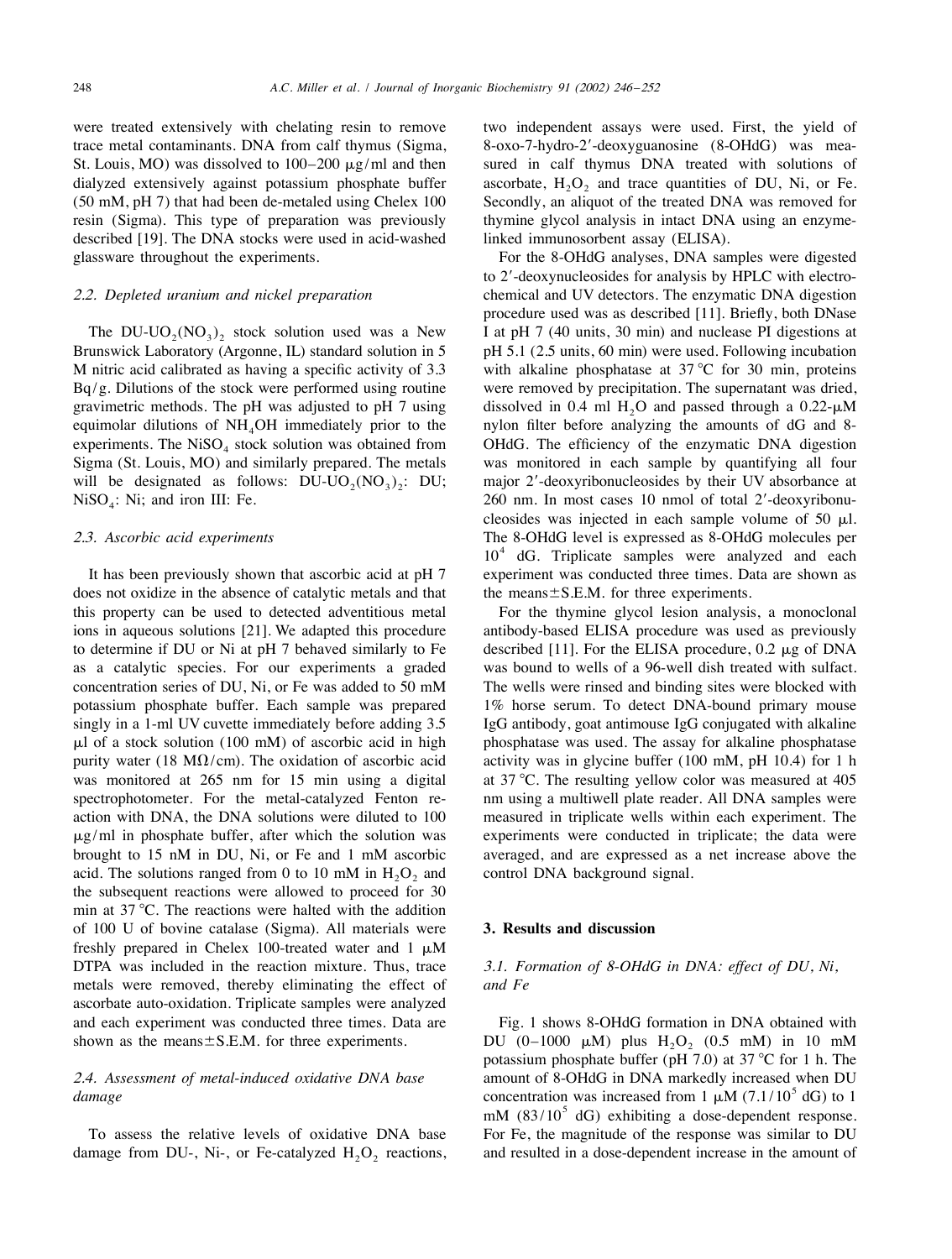

DNA was reacted with 1–1000  $\mu$ M of metal+0.5 mM H<sub>2</sub>O<sub>2</sub> in 10 mM that uranium reacts with hydrogen peroxide to generate potassium phosphate buffer, pH 7 at 37 °C for 1 h. Data are shown for hydroxyl radicals [141] Most

8-OHdG in DNA. In contrast, Ni demonstrated a slight 3 .3. *Formation of* <sup>8</sup>-*OHdG and thymine glycol in DNA*: increase in 8-OHdG production in DNA above background *chemically generated OH significantly greater than* levels. Control experiments with DU (1 mM) or H<sub>2</sub>O<sub>2</sub> (0.5 *radioactively generated OH* mM) alone did not enhance 8-OHdG formation in DNA above the background level. The calf thymus DNA (type The data in Fig. 2 demonstrate that DU can catalyze  $XV$ ) used in these experiments has an 8-OHdG back-<br>ground level of  $5/10^5$  dG. Use of this calf thymus DNA Fe in the Fenton reaction. It is important for a better prevented any artifacts from the use of other commercially mechanistic understanding of DU to determine if DU can available DNA that routinely has a background 8-OHdG induce oxidative damage under those circumstances in<br>level of 10–50/10<sup>5</sup> dG (unpublished data). Our results also which chemically generated OH exceed radioactively<br>indi 8-OHdG by the metals tested in our study. The time- markers of oxidative damage. Both 8-OHdG and thymine course- and pH-dependent formation of 8-OHdG by DU, Ni, or Fe were also determined (data not shown). Those data demonstrate that the formation of 8-OHdG by DU and Ni is both time- and pH-dependent. Again, Fe did not significantly enhance 8-OHdG formation in DNA above background in pH- and time-dependence studies.

These data show for the first time that DU plus  $H_2O_2$  is capable of inducing 8-OHdG in DNA. The level of 8- OHdG generated increases in both a dose- and timedependent manner. These data support the hypothesis that DU may cause DNA damage through the oxidative pathway and confirm earlier EPR-spin trapping data demonstrating that uranium reacts with  $H_2O_2$  generating hy-<br>droxyl radicals [14]. The next question is whether under conditions where the chemically generated OH<sup> $\cdot$ </sup> from DU is significantly greater ( $>10^{7}$ -fold) than the radioactively generated OH $\cdot$  can DU induce oxidative DNA damage. To address this question, we will use much smaller amounts (nanomolar amounts) of DU than were used in the results<br>shown in Fig. 1 (micromolar amounts). Nanomolar<br>amounts of DU will be used as a catalyst of putative<br>the social reactions Data are shown for DU (O) Ni ( $\bullet$ ) Asch (

## 3 .2. *Oxidation of ascorbic acid*: *effect of DU*, *Ni*, *and Fe*

Results of the ascorbate test using DU, Ni, or Fe as the catalyst are shown in Fig. 2. The data demonstrate a DU-concentration-dependent oxidation of ascorbic acid. Results for Fe were similar. A ratio of the slopes was done for comparison. DU was  $\sim$  6-fold more effective at catalyzing the oxidation of ascorbate than was Ni. In comparison, Fe was  $\sim$ 3.2-fold more effective than Ni. Control experiments using dilute nitric acid and/or buffers treated with Chelex 100 did not demonstrate significant ascorbate oxidation under experimental conditions (data not shown). DU apparently participates in reactions similar to those of iron in the ascorbate test confirming earlier EPR-spin Fig. 1. Formation of 8-OHdG in DNA by metal+H<sub>2</sub>O<sub>2</sub>. Calf thymus trapping experiments from our laboratory demonstrating DNA was reacted with 1–1000  $\mu$ M of metal+0.5 mM H<sub>2</sub>O<sub>2</sub> in 10 mM that uranium reacts with hydroge potassium phosphate buffer, pH 7 at 37 °C for 1 h. Data are shown for<br>DU ( $\bullet$ ), Ni ( $\circ$ ), and Fe ( $\bullet$ ) and are the means±S.E.M. from three that DU can catalyze biochemical reactions inducing<br>independent experiments.<br>in decay.



amounts of DU will be used as a catalyst of putative for all reactions. Data are shown for DU (O), Ni ( $\bullet$ ), Ascb ( $\Diamond$ ) and Fe Fenton reactions in vitro.  $\Theta$  and are the means  $\pm$  S.E.M. from three independent experiments.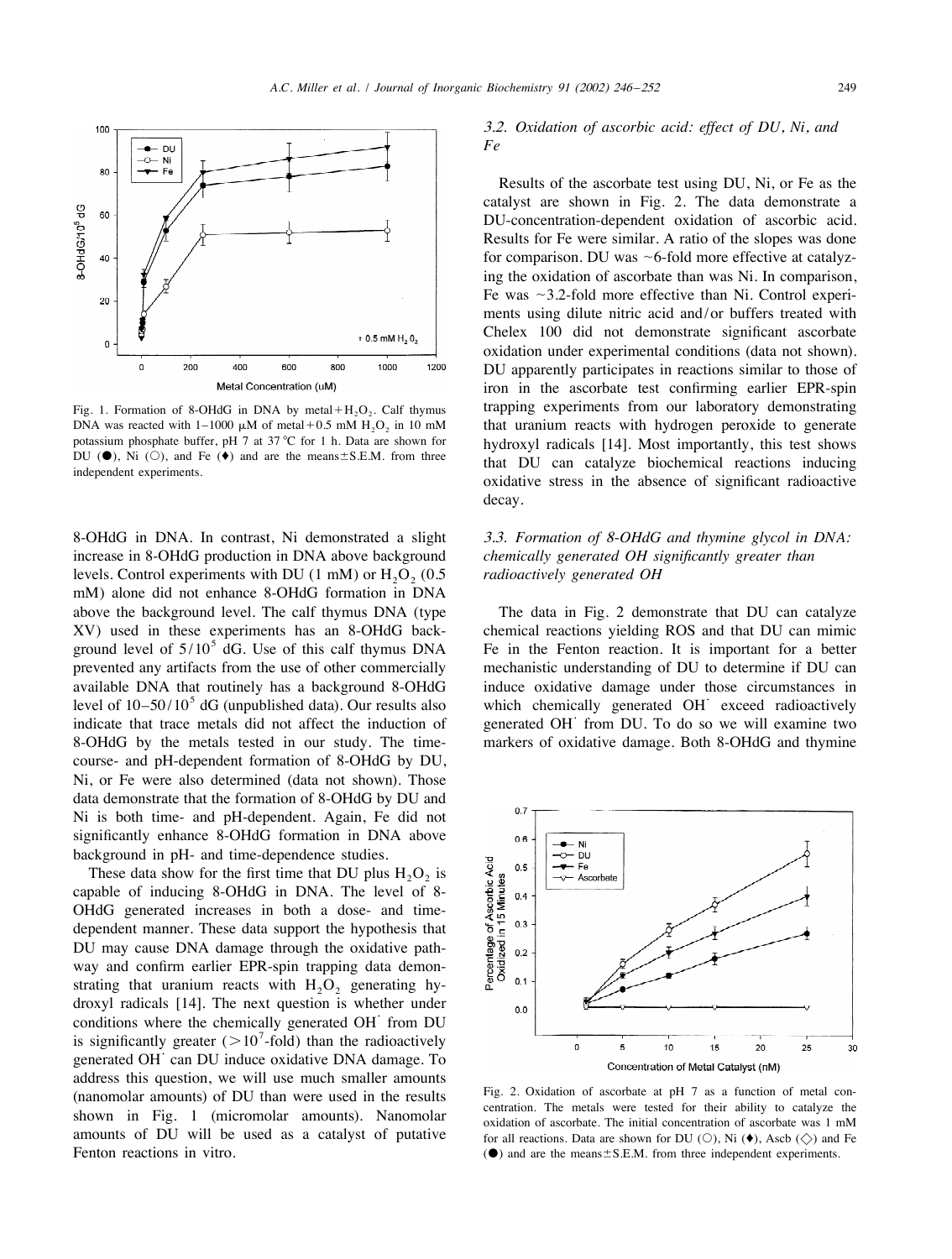

chemically generated OH greater than radioactively generated OH. of 8-OHdG in DNA (Fig. 5). At equal concentrations of Duplex DNA was reacted with 1 mM ascorbate, 15 nM DU ( $\bullet$ ), Ni ( $\circ$ ) these DOS scaliangers, the inhi

markers of oxidative DNA damage from ionizing radiation methional. These results strongly suggest that ROS like and oxidative stress [20]. The results demonstrate that DU hydroxyl radicals, singlet oxygen, and/or superoxide radiis more effective than Ni in catalyzing reactions that cals, are involved in the formation of 8-OHdG by DU plus<br>induce oxidative DNA base damage (Figs. 3 and 4) while  $H_2O_2$ . The involvement of reactive species other th that a nanomolar amount of DU was able to catalyze a methional; methional scavenges not only OH but also a  $H_2O_2$ -concentration dependent formation of 8-OHdG and variety of reactive species and sodium azide is a wellthymine glycol in DNA. The similarity of the response of known singlet oxygen scavenger. the two elements suggests that DU might participate in In order to further clarify what kind of reactive oxygen 'site-specific' hydroxylations like those hypothesized to species caused the DU-induced oxidative damage, the



shown are the means  $\pm$  S.E.M. from three independent experiments.  $H_2O_2$ .

occur in iron-mediated reactions of hydrogen peroxide [22]. The involvement of site-specific mechanisms in the formation of 8-OHdG by DU is currently being studied.

# 3 .4. *Mechanism of the formation of* <sup>8</sup>-*OHdG in DNA*: *participation of reactive oxygen species*

The involvement of ROS in the formation of 8-OHdG by  $DU/H<sub>2</sub>O<sub>2</sub>$  was investigated by examining the effect of ROS scavengers, i.e. sodium azide, D-mannitol, methional, and Tris–HCl.<br>The average amount of 8-OHdG generated was  $83/10^5$ 

dG when DNA was incubated with 1 mM DU plus 0.5 mM  $H<sub>2</sub>O<sub>2</sub>$  at pH 7.0 at 37 °C for 1 h. Additions of sodium azide, D-mannitol, methional, or Tris–HCl to those re-Fig. 3. Metal-catalyzed H<sub>2</sub>O<sub>2</sub>-induced formation of 8-OHdG in DNA: action mixtures caused a marked decrease in the generation Duplex DNA was reacted with 1 mM ascorbate, 15 nM DU ( $\bullet$ ), Ni ( $\circ$ )<br>or Fe ( $\bullet$ ) and graded concentrations of H<sub>2</sub>O<sub>2</sub>. Data shown are the<br>means ± S.E.M. from three independent experiments.<br>sodium azide > methional > D  $H<sub>2</sub>O<sub>2</sub>$ ; at 30 mM there was almost a complete inhibition of glycol have been clearly established as molecular bio- 8-OHdG formation. Similar results were observed with

effects of catalase and SOD were examined. DNA was



Fig. 4. Metal-catalyzed  $H_2O_2$ -induced formation of thymine glycol in Fig. 5. Effect of ROS scavengers on the formation of 8-OHdG in DNA DNA: chemically generated OH greater than radioactively generated OH. by DU/H,O,. DNA: chemically generated OH greater than radioactively generated OH. by  $DU/H_2O_2$ . Increasing concentrations (0.3–3 mM) of D-mannitol, Data shown are thymine glycol in DNA from DU ( $\bullet$ ), Ni (O), or Fe sodium azide, Tris sodium azide, Tris–HCl, or methional were added to the DNA solutions (♦)-catalyzed H O reacted with ascorbate. The metal concentration was prior to the addition of 1 mM DU and 0.5 mM H O . The reactions were 2 2 2 2 conducted similarly to that described in Fig. 1. The relative 8-OHdG nm is expressed in arbitrary units. The final yield of thymine glycol is formation was determined by dividing the amount of 8-OHdG obtained in dependent upon the amount of metal and the  $H_2O_2$  concentration. Data each experiment containing ROS scavengers by that obtained in DU/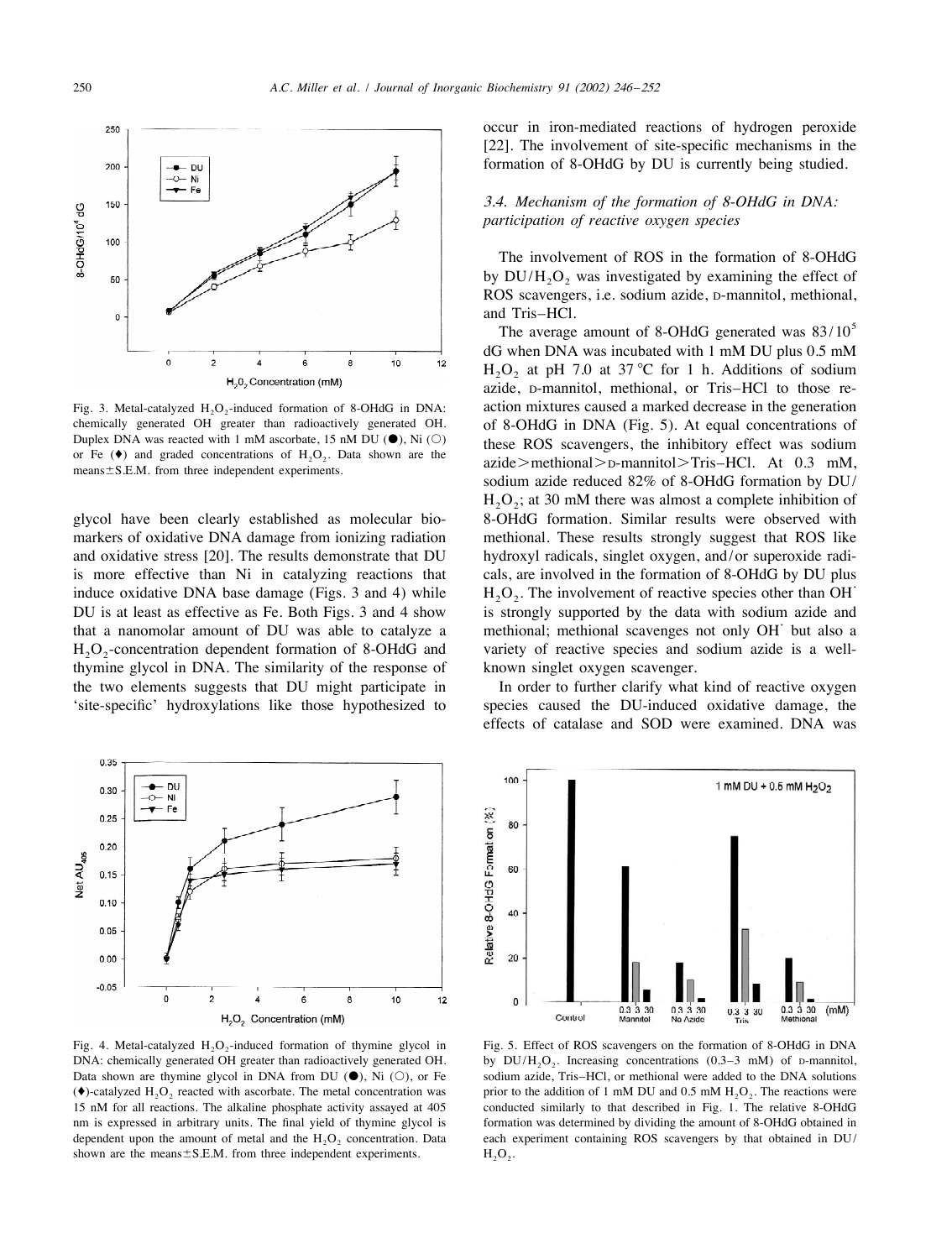treated with DU plus  $H_2O_2$  and the reaction proceeded for pH. Although the concentration of  $H_2O_2$  used in the in 20 min, followed by the addition of enzyme with the vitro assay was much higher (100-fold) than the ph reaction continuing for another hour. DU plus  $H_2O_2$  ical concentration, in an in vivo scenario bound DU ions treatments for 30 and 90 min were performed simul-<br>might undergo repeated oxidations and reduction reactions taneously. As in previous experiments, the average amount while catalyzing the formation of ROS causing a gradual of 8-OHdG generated was  $83/10^5$  dG when DNA was accumulation of DNA damage. Our results suggest that incubated with 1 mM DU plus  $0.5 \text{ mM/H}_2\text{O}_2$  at pH 7.0 at DU may cause DNA damage through the oxidative path- $37^{\circ}$ C for 1 h. The data in Fig. 6 demonstrate that catalase way. (2 U/ml) completely inhibited the formation of 8-OHdG The data presented here are significant because they by DU plus  $H_2O_2$  and that heat-denatured catalase support the hypothesis that DU can induce the formation of (dnCAT) (2 U/ml) did not influence those formations. oxidative DNA damage in the absence of significant This result confirmed that  $H_2O_2$  is required for the radioactive decay. Since our laboratory recently demon-<br>formation of 8-OHdG. In contrast 12 U/ml of heat-dena-<br>strated in transformation studies that alpha particle tured catalase reduced 8-OHdG formation by 34%, pos- tion (1% of cells are traversed by an alpha particle, 17 sibly due to the non-specific scavenger activity of proteins. cGy/nucleus) is involved in DU-induced neoplastic trans-Further evaluation of the types of ROS was conducted formation (10  $\mu$ M, 24-h exposure) and genotoxicity [13], it using an inhibitor of superoxide ion. SOD (12 U/ml) is tempting to speculate that DU might exhibit both a reduced 38% of 8-OHdG formation by DU plus  $H_2O_2$ , tumor 'initiation' and 'promotion' component. It has been while heat inactivated SOD did not affect the formation of hypothesized that alpha particle radiation can init 8-OHdG (Fig. 6). These results indicate that SOD might cancer [1,23,24] and the data presented here suggest that scavenge some of the superoxide ions and partially inhibit DU complexes might contribute to a gradual accumulation 8-OHdG formation. of oxidative damage that is important in tumor promotion.

the hydroxyl radicals, superoxides, and singlet oxygen are radionuclides with stable isotopes using both cellular and involved in the formation of 8-OHdG by DU. Furthermore, animal models. it appears that  $H_2O_2$  is necessary for the DU-induced DNA While the data presented here do not fully and definidamage. The question of site-specificity of oxidative DNA tively answer the question as to the contribution of damage induced by DU is currently being investigated. chemically-versus radiation-induced damage in DU cel-



Fig. 6. Effect of catalase and SOD on the formation of 8-OHdG in DNA by  $DU/H$ ,  $O_2$ . DNA was incubated with 1 mM DU and 0.5 mM  $H$ ,  $O_2$  as described in Fig. 1 for 30 min. Various amounts of catalase or SOD were **Acknowledgements** added to the reactions and incubated for another 60 min. The increased amounts of 8-OHdG formation between 90- and 30-min incubation in<br> $DU/H_2O_2$  treatment of DNA were defined as 100%. The relative amounts of Dr David McClain and Dr John amounts of 8-OHdG formation were calculated as a ratio amounts of 8-OHdG formation were calculated as a ratio of increased

vitro assay was much higher (100-fold) than the physiologmight undergo repeated oxidations and reduction reactions

oxidative DNA damage in the absence of significant strated in transformation studies that alpha particle radiahypothesized that alpha particle radiation can initiate The studies described in Figs. 5 and 6 demonstrate that To test this theory our laboratory is comparing uranium

These relatively simple yet standard tests in free radical lular effects, they do provide the first evidence of oxidative biology research are extremely helpful in gaining a better chemical involvement in the cellular effects of DU and understanding of the carcinogenic potential of DU. Our therefore, potentially in DU-associated health effects. results strongly suggest that DU can participate in chemi- Considering that conventional understanding of potential cal reactions generating oxidative stress at physiological DU health effects assumes that chemical effects are of greatest concern, results demonstrating that both radiation and chemical effects are involved in DU-induced cellular damage, could have a significant impact on DU risk assessments.

### **4. Abbreviations**

| Ascb           | ascorbate                       |
|----------------|---------------------------------|
| DU             | depleted uranium                |
| $DU-UO2(NO3)2$ | depleted uranium-uranyl nitrate |
| HOS.           | human osteosarcoma cells        |
| NiSO4          | nickel sulfate                  |
| 8-OHdG         | 8-hydroxydeoxyguanosine         |
| ROS            | reactive oxygen species         |
|                |                                 |

amounts in  $+$ enzyme experiments/  $-$ enzyme experiments. success of this project. This research was supported in part